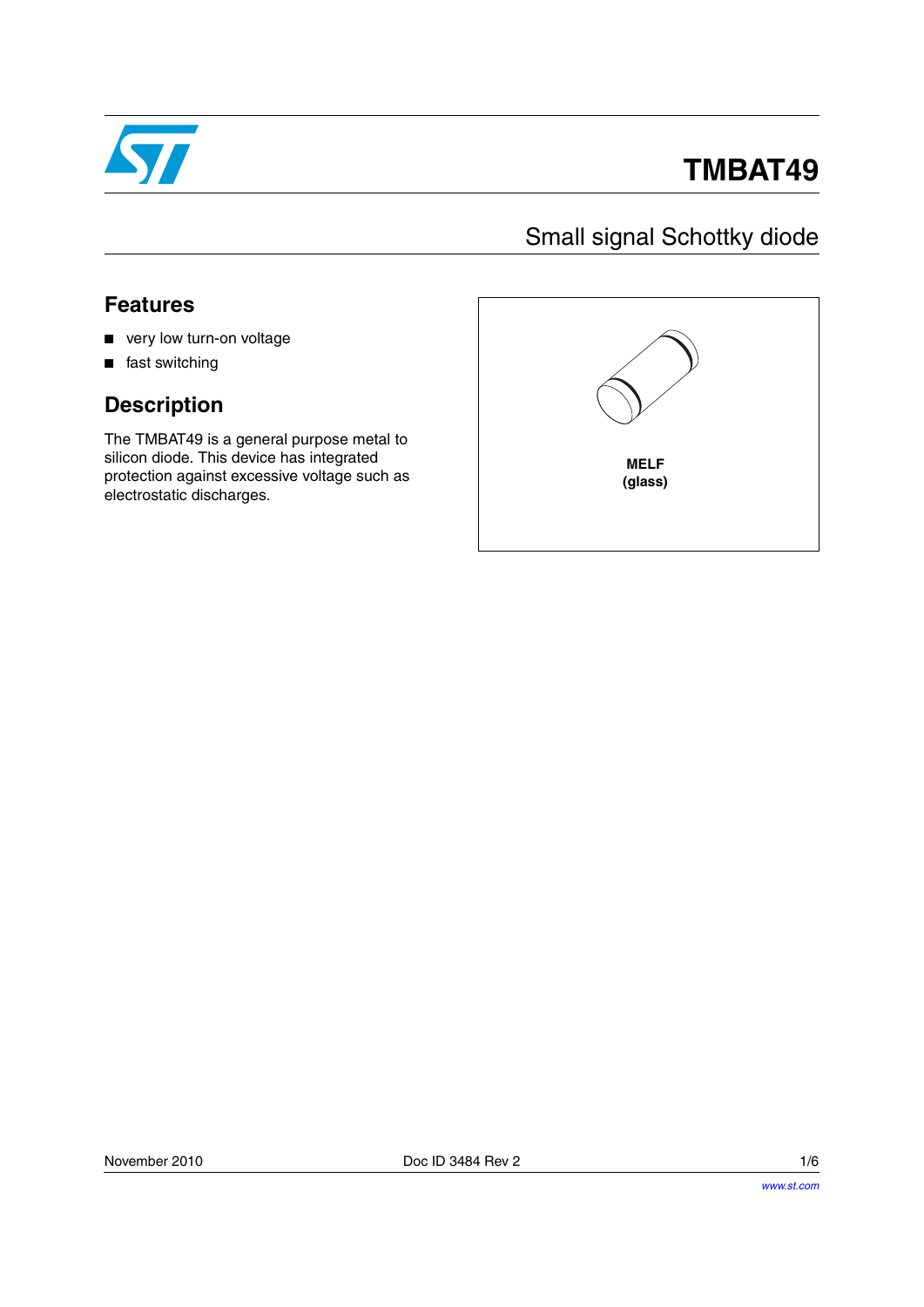## <span id="page-1-0"></span>**1 Characteristics**

| Symbol                      | <b>Parameter</b>                               | Value           | Unit |
|-----------------------------|------------------------------------------------|-----------------|------|
| V <sub>RRM</sub>            | Repetitive peak reverse voltage                | 80              | v    |
| IF.                         | Forward continuous current                     | 500             | mA   |
| <b>FRM</b>                  | Repetitive peak forward current                | 3               | A    |
| <sup>I</sup> FSM            | Surge non repetitive forward current           | 10              | A    |
| $\mathsf{T}_{\textsf{stg}}$ | Storage temperature range                      | $-65$ to $+150$ | °C   |
| T,                          | Operating junction temperature range           | $-65$ to $+125$ | °C   |
| Tı.                         | Maximum lead soldering temperature during 15 s | 260             | °C   |

#### Table 1. **Table 1. Absolute ratings (limiting values)**

#### Table 2. **Thermal parameter**

| Symbol        | <b>Parameter</b> | Value | Unit |
|---------------|------------------|-------|------|
| $R_{th(i-l)}$ | Junction to lead | 110   | °C/W |

#### Table 3. **Static electrical characteristics**

| Symbol            | <b>Parameter</b>                      | <b>Test conditions</b> |                | Min.                     | Typ. | Max. | Unit |
|-------------------|---------------------------------------|------------------------|----------------|--------------------------|------|------|------|
| $I_{\rm R}^{(1)}$ | Reverse leakage current $T_i = 25 °C$ |                        | $V_R = 80 V$   |                          |      | 200  | μA   |
| $V_F^{(1)}$       | Forward voltage drop                  | $T_i = 25 °C$          | $I_F = 10$ mA  |                          |      | 0.32 |      |
|                   |                                       |                        | $I_F = 100$ mA | $\overline{\phantom{0}}$ |      | 0.42 |      |
|                   |                                       |                        | $I_F = 1 A$    |                          |      |      |      |

1. Pulse test:  $t_p \le 300 \text{ }\mu\text{s}, \delta < 2\%$ 

#### Table 4. **Table 4. Dynamic characteristics (Tj = 25 °C)**

| <b>Symbol</b> | <b>Parameter</b>               | <b>Test conditions</b> |             | Min. | Typ. | Max. | Unit |
|---------------|--------------------------------|------------------------|-------------|------|------|------|------|
| ⌒             | Diode capacitance $ F = 1$ MHz |                        | $V_B = 0 V$ |      | 120  | -    | рF   |
|               |                                |                        | $V_B = 5 V$ |      | 35   | -    |      |

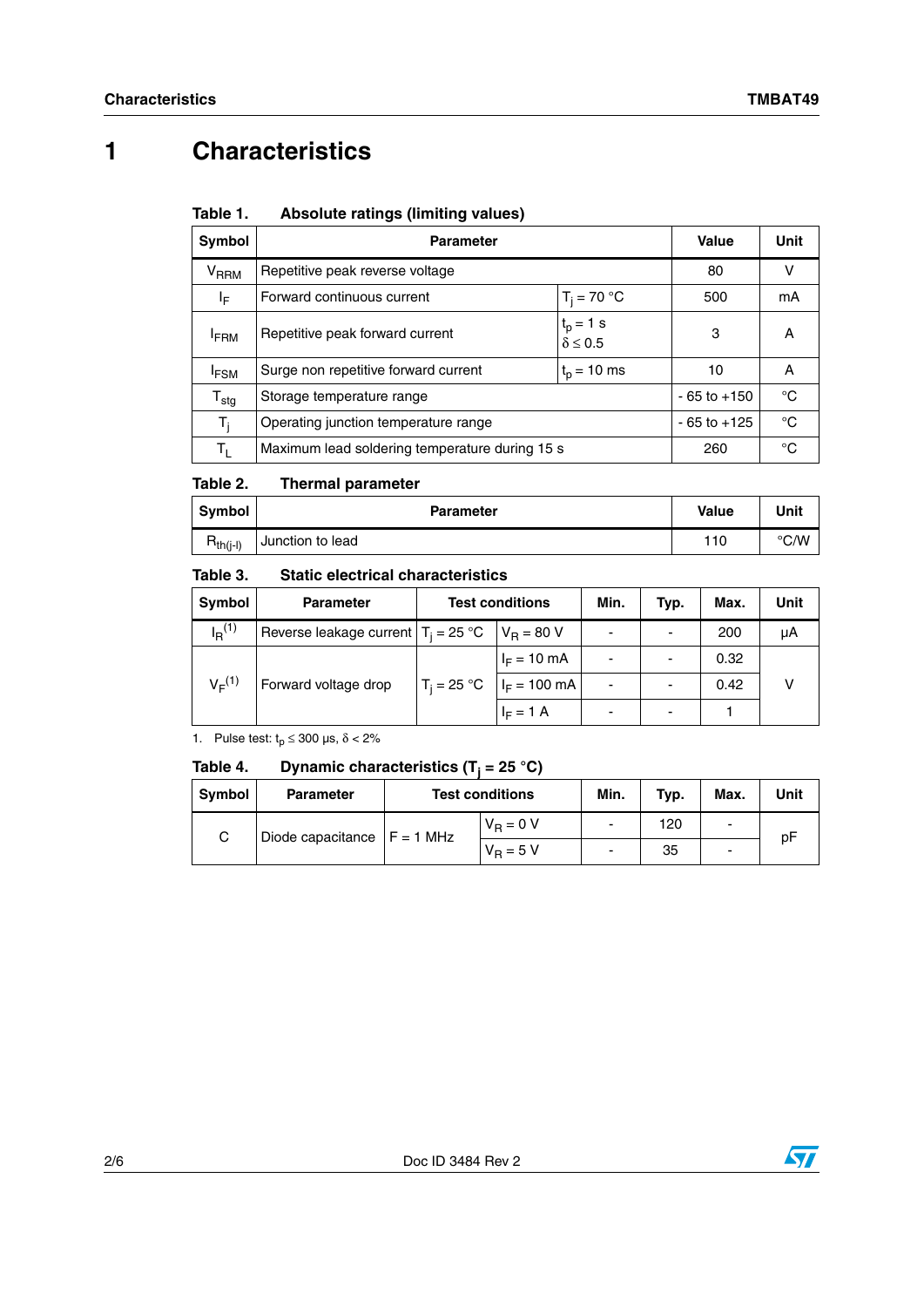### **Figure 1. Forward voltage drop versus forward current (typical values, low level)**







 **Figure 5. Non-repetitive peak surge forward current versus pulse duration (square waveform)**





**Figure 4. Junction capacitance versus reverse voltage applied (typical values)**



**Figure 6. Non-repetitive peak surge forward current versus number of cycles**



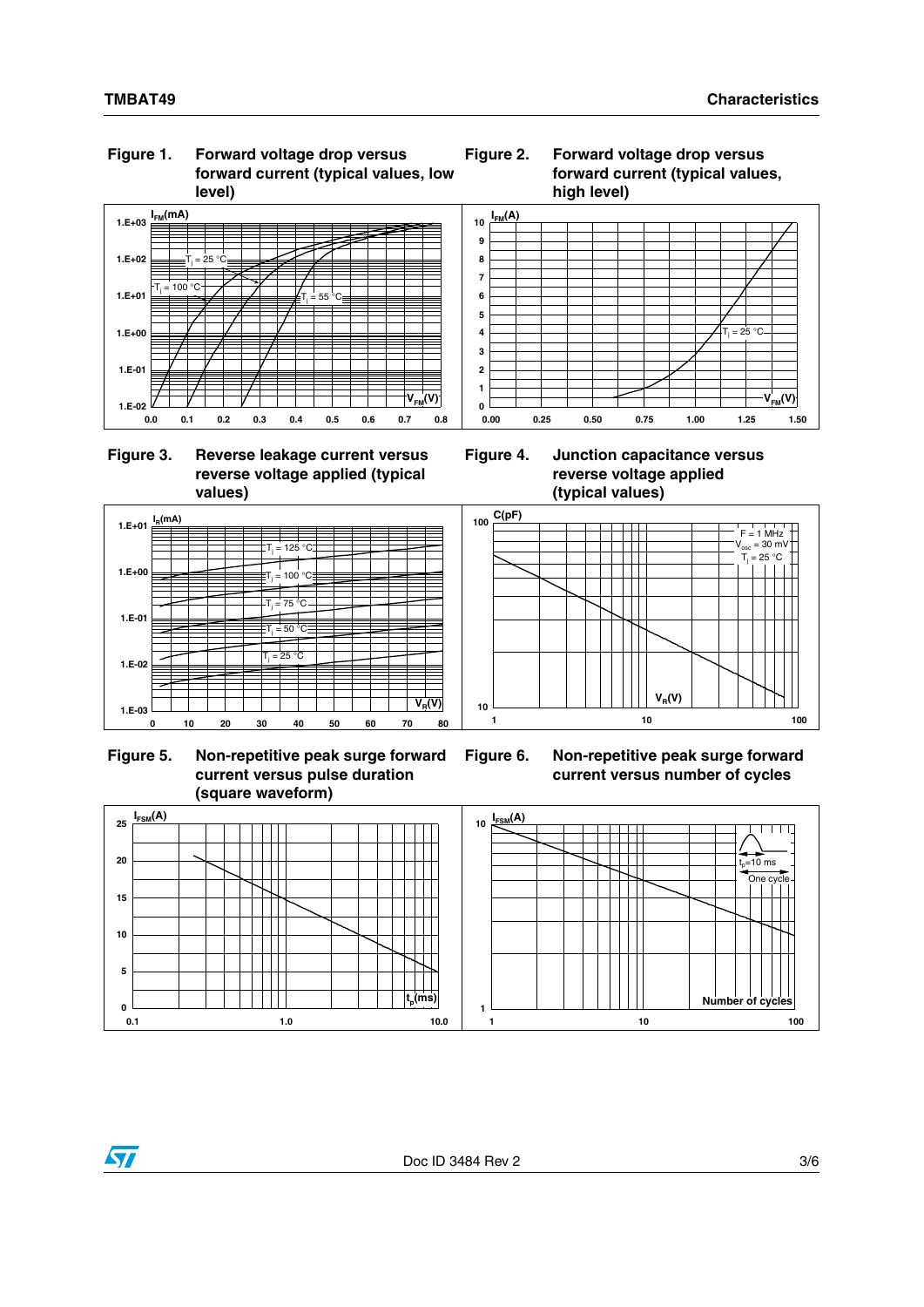### **2 Package information**

In order to meet environmental requirements, ST offers these devices in different grades of ECOPACK® packages, depending on their level of environmental compliance. ECOPACK® specifications, grade definitions and product status are available at: *[www.st.com](http://www.st.com)*. ECOPACK® is an ST trademark.

Table 5. **MELF package dimensions** 



|      |                    |      |      | <b>Dimensions</b> |       |       |
|------|--------------------|------|------|-------------------|-------|-------|
| Ref. | <b>Millimeters</b> |      |      | <b>Inches</b>     |       |       |
|      | Min.               | Typ. | Max. | Min.              | Typ.  | Max.  |
| Α    | 4.80               |      | 5.20 | 0.189             |       | 0.205 |
| øΒ   | 2.50               |      | 2.65 | 0.098             |       | 0.104 |
| C    | 0.45               |      | 0.60 | 0.018             |       | 0.024 |
| øD   |                    | 2.50 |      |                   | 0.098 |       |

**Figure 7. Footprint (dimensions in mm)**



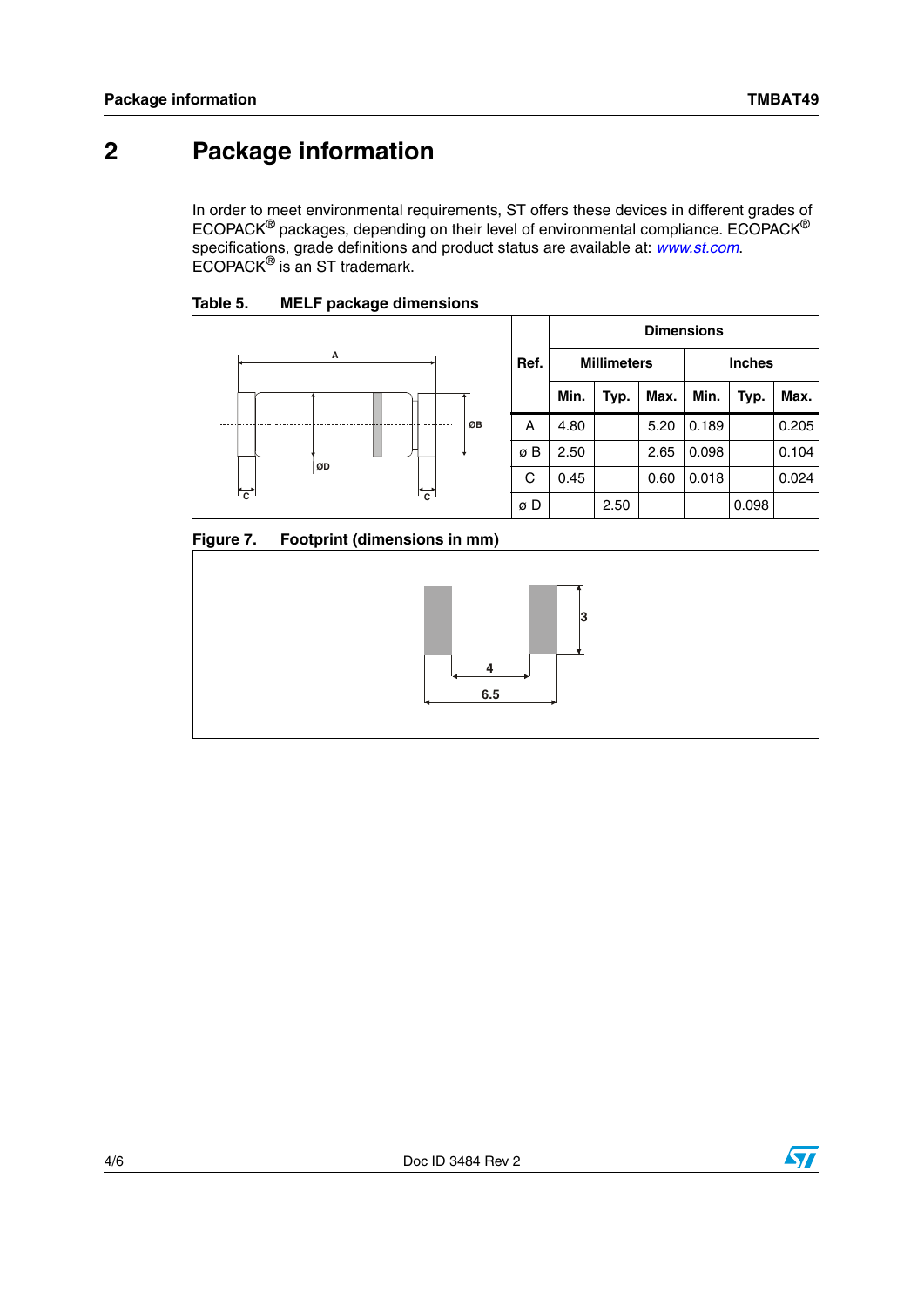## **3 Ordering information**

#### Table 6. **Ordering information**

| Order code  | <b>Marking</b> |              | Weiaht | <b>Base atv</b> | Delivery mode |
|-------------|----------------|--------------|--------|-----------------|---------------|
| TMBAT49FILM | Cathode ring   | MELF (glass) | 0.15a  | 1500            | Bulk          |

### **4 Revision history**

#### Table 7. **Document revision history**

| <b>Revision</b><br>Date |    | <b>Changes</b>                                          |
|-------------------------|----|---------------------------------------------------------|
| Aug-1999                | 1Α | Previous release.                                       |
| 12-Nov-2010             |    | Added ECOPACK statement. Updated graphics in Section 1. |